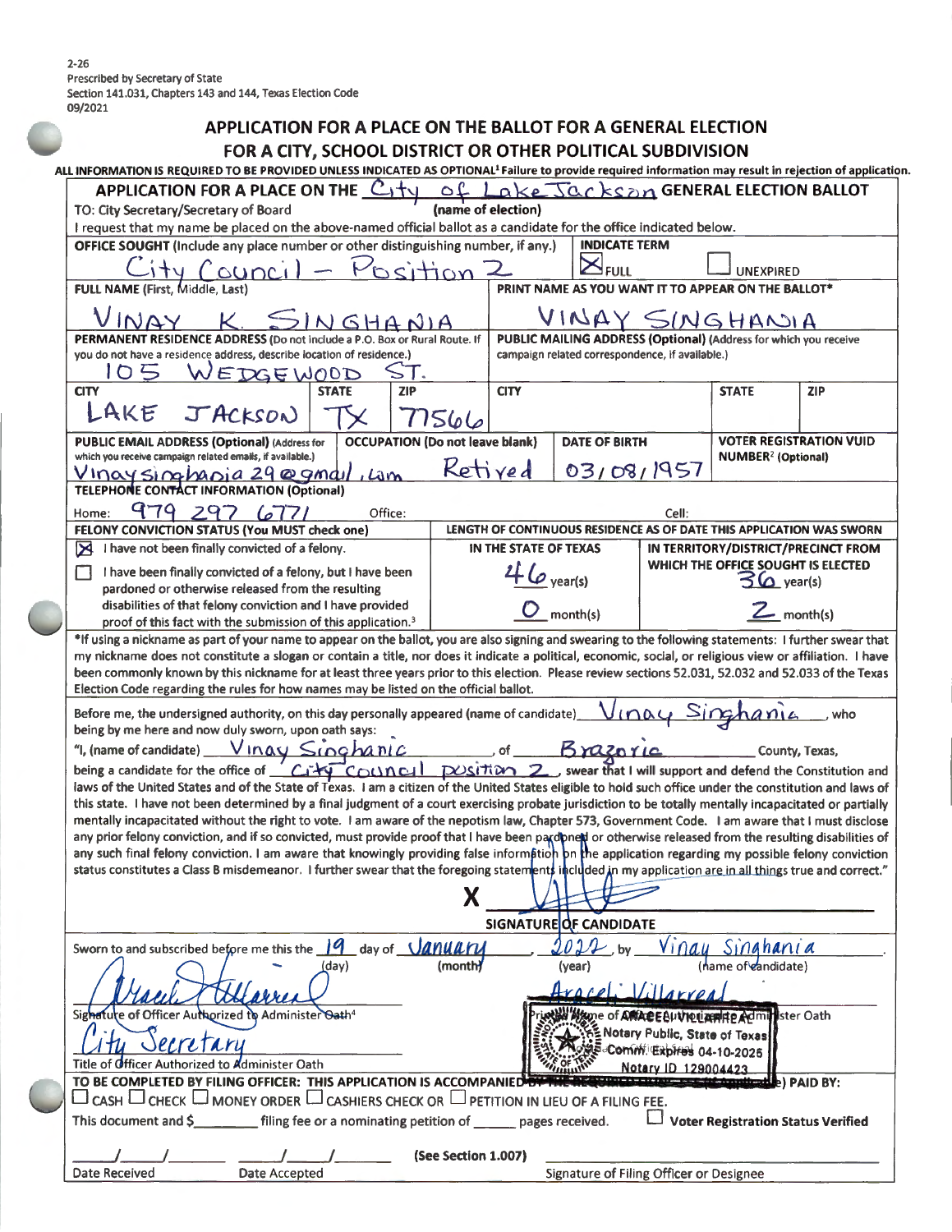2-26 Prescribed by Secretary of State Section 141.031, Chapters 143 and **144,** Texas Election Code 09/2021

### **INSTRUCTIONS**

An application for a place on the general election for a city, school district or other political subdivision, may not be filed earlier than 30 days before the deadline prescribed by this code for filing the application. An application filed before that day is void. All fields of the application must be completed unless specifically marked optional.

For an election to be held on a uniform election date, the day of the filing deadline is the 78th day before Election Day.

If you have questions about the application, please contact the Secretary of State's Elections Division at 800-252-8683.

### **NEPOTISM LAW**

The candidate must sign this statement indicating his awareness of the nepotism law. When a candidate signs the application, it is an acknowledgment that the candidate is aware of the nepotism law. The nepotism prohibitions of chapter 573, Government Code, are summarized below:

No officer may appoint, or vote for or confirm the appointment or employment of any person related within the second degree by affinity {marriage) or the third degree by consanguinity {blood) to the officer, or to any other member of the governing body or court on which the officer serves when the compensation of that person is to be paid out of public funds or fees of office. However, nothing in the law prevents the appointment, voting for, or confirmation of anyone who has been continuously employed in the office or employment for the following period prior to the election or appointment of the officer or member related to the employee in the prohibited degree: six months, if the officer or member is elected at an election other than the general election for state and county officers.

No candidate may take action to influence an employee of the office to which the candidate is seeking election or an employee or officer of the governmental body to which the candidate is seeking election regarding the appointment or employment  $\rho$ a person related to the candidate in a prohibited degree as noted above. This prohibition does not apply to a candidate actions with respect to a bona fide class or category of employees or prospective employees.

### **FOOTNOTES**

1 An application for a place on the ballot, including any accompanying petition, is public information immediately on its filing. {Section 141.035, Texas Election Code)

<sup>2</sup>Inclusion of a candidate's VUID is optional. However, many candidates are required to be registered voters in the territory from which the office is elected at the time of the filing deadline. Please visit the Elections Division of the Secretary of State's website for additional information. http://www.sos.state.tx.us/elections/laws/hb484-faq.shtml

<sup>3</sup>Proof of release from the resulting disabilities of a felony conviction would include proof of judicial clemency under Texas Code of Criminal Procedure 42A.701, proof of executive pardon under Texas Code of Criminal Procedure 48.01, or proof of a restoration of rights under Texas Code of Criminal Procedure 48.05. {Texas Attorney General Opinion KP-0251)

One of the following documents must be submitted with this application.

Judicial Clemency under Texas Code of Criminal Procedure 42A.701

Executive Pardon under Texas Code of Criminal Procedure 48.01

Restoration of Rights under Texas Code of Criminal Procedure 48.05

<sup>4</sup>All oaths, affidavits, or affirmations made within this State may be administered and a certificate of the fact given by a judge, clerk, or commissioner of any court of record, a notary public, a justice of the peace, city secretary {for a city office), and the Secretary of State of Texas. See Chapter 602 of the Texas Government Code for the complete list of persons authorized to administer oaths.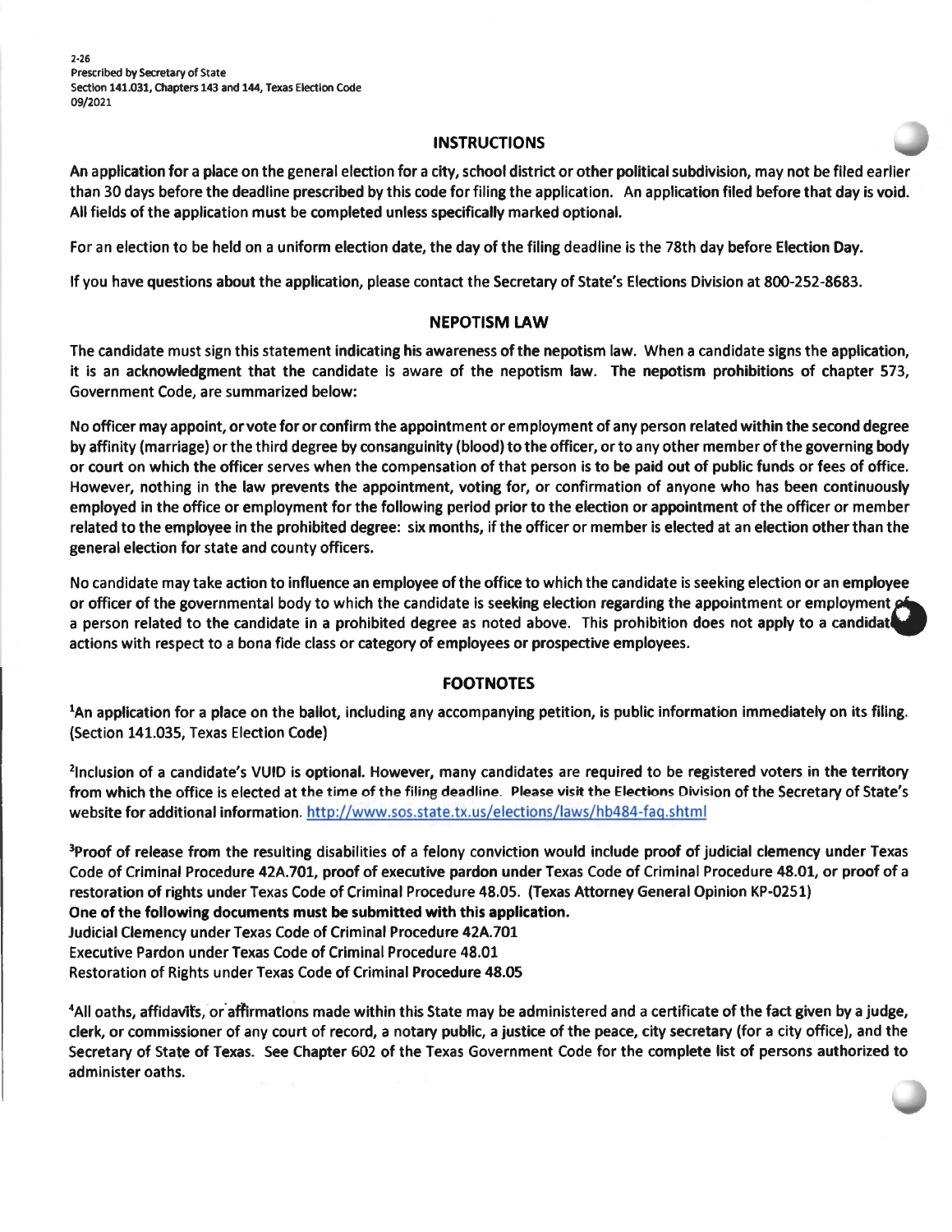# **APPOINTMENT OF A CAMPAIGN TREASURER FORM CTA BY A CANDIDATE** PG 1

| See CTA Instruction Guide for detailed instructions. |                                                                                                               |                                                                                                                                |                |                | 1 Total pages filed: |               |                                   |               |  |  |
|------------------------------------------------------|---------------------------------------------------------------------------------------------------------------|--------------------------------------------------------------------------------------------------------------------------------|----------------|----------------|----------------------|---------------|-----------------------------------|---------------|--|--|
|                                                      | 2 CANDIDATE                                                                                                   | <b>MS/MRS/MR</b>                                                                                                               | <b>FIRST</b>   |                |                      | MI            | OFFICE USE ONLY                   |               |  |  |
|                                                      | <b>NAME</b>                                                                                                   |                                                                                                                                |                |                |                      |               | Filer ID #                        |               |  |  |
|                                                      |                                                                                                               | <b>NICKNAME</b>                                                                                                                | <b>LAST</b>    |                |                      | <b>SUFFIX</b> | Date Received                     |               |  |  |
|                                                      | 3 CANDIDATE<br><b>MAILING</b><br><b>ADDRESS</b>                                                               | ADDRESS / PO BOX:                                                                                                              | APT / SUITE #: | CITY;          | STATE;               | ZIP CODE      | Date Hand-delivered or Postmarked |               |  |  |
|                                                      |                                                                                                               |                                                                                                                                |                |                |                      |               |                                   |               |  |  |
| 4                                                    | <b>CANDIDATE</b><br><b>PHONE</b>                                                                              | <b>AREA CODE</b>                                                                                                               | PHONE NUMBER   |                | <b>EXTENSION</b>     |               | Receipt#                          | Amount \$     |  |  |
|                                                      |                                                                                                               | (                                                                                                                              |                |                |                      |               | Date Processed                    |               |  |  |
|                                                      | 5 OFFICE<br><b>HELD</b><br>$($ if any $)$                                                                     |                                                                                                                                |                |                |                      |               | Date Imaged                       |               |  |  |
| 6                                                    | <b>OFFICE</b><br><b>SOUGHT</b><br>(if known)                                                                  |                                                                                                                                |                |                |                      |               |                                   |               |  |  |
|                                                      | 7 CAMPAIGN<br><b>TREASURER</b><br><b>NAME</b>                                                                 | <b>MS/MRS/MR</b>                                                                                                               | <b>FIRST</b>   | MI             | <b>NICKNAME</b>      |               | <b>LAST</b>                       | <b>SUFFIX</b> |  |  |
|                                                      | 8 CAMPAIGN<br><b>TREASURER</b><br><b>STREET</b><br><b>ADDRESS</b><br>(residence or business)                  | <b>STREET ADDRESS;</b>                                                                                                         |                | APT / SUITE #; | CITY:                |               | STATE:                            | ZIP CODE      |  |  |
|                                                      |                                                                                                               |                                                                                                                                |                |                |                      |               |                                   |               |  |  |
| 9                                                    | <b>CAMPAIGN</b><br><b>TREASURER</b><br><b>PHONE</b>                                                           | AREA CODE<br>$\mathcal{L}$<br>$\lambda$<br>N                                                                                   | PHONE NUMBER   |                | <b>EXTENSION</b>     |               |                                   |               |  |  |
|                                                      | 10 CANDIDATE<br><b>SIGNATURE</b><br>I am aware of the Nepotism Law, Chapter 573 of the Texas Government Code. |                                                                                                                                |                |                |                      |               |                                   |               |  |  |
|                                                      |                                                                                                               | I am aware of my responsibility to file timely reports as required by title 15 of<br>the Election Code.                        |                |                |                      |               |                                   |               |  |  |
|                                                      |                                                                                                               | I am aware of the restrictions in title 15 of the Election Code on contributions<br>from corporations and labor organizations. |                |                |                      |               |                                   |               |  |  |
| <b>Signature of Candidate</b>                        |                                                                                                               |                                                                                                                                |                |                |                      | Date Signed   |                                   |               |  |  |
|                                                      | <b>GO TO PAGE 2</b>                                                                                           |                                                                                                                                |                |                |                      |               |                                   |               |  |  |

 $\lambda$